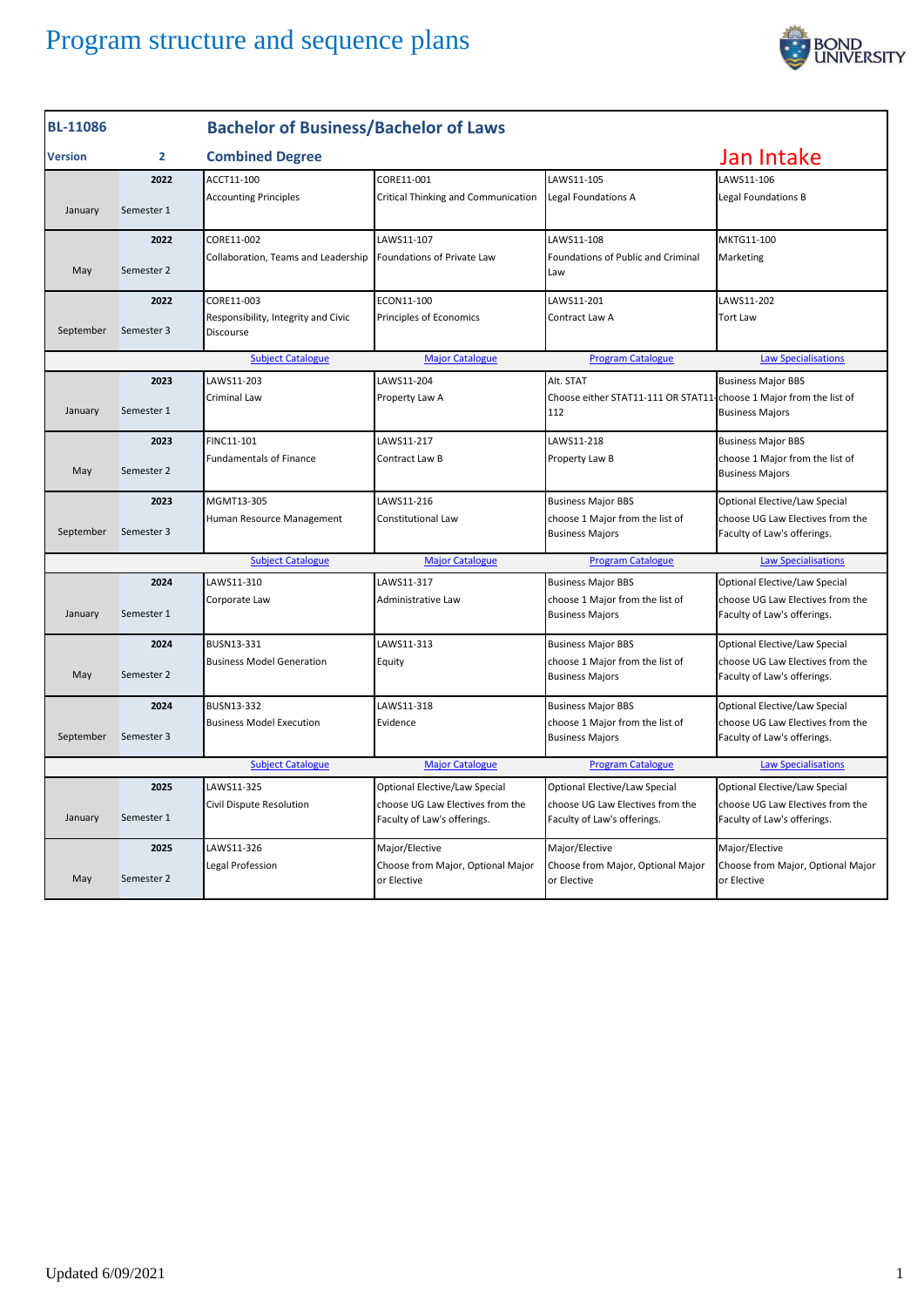

| <b>BL-11086</b> |            | <b>Bachelor of Business/Bachelor of Laws</b>     |                                                                 |                                                                           |                                                                 |
|-----------------|------------|--------------------------------------------------|-----------------------------------------------------------------|---------------------------------------------------------------------------|-----------------------------------------------------------------|
| <b>Version</b>  | 2          | <b>Combined Degree</b>                           |                                                                 |                                                                           | May Intake                                                      |
|                 | 2022       | ACCT11-100                                       | CORE11-001                                                      | LAWS11-105                                                                | LAWS11-106                                                      |
| May             | Semester 1 | <b>Accounting Principles</b>                     | Critical Thinking and Communication                             | Legal Foundations A                                                       | Legal Foundations B                                             |
|                 | 2022       | CORE11-002                                       | LAWS11-107                                                      | LAWS11-108                                                                | MKTG11-100                                                      |
| September       | Semester 2 | Collaboration, Teams and Leadership              | Foundations of Private Law                                      | Foundations of Public and Criminal<br>Law                                 | Marketing                                                       |
|                 | 2023       | CORE11-003                                       | ECON11-100                                                      | LAWS11-201                                                                | LAWS11-202                                                      |
| January         | Semester 3 | Responsibility, Integrity and Civic<br>Discourse | <b>Principles of Economics</b>                                  | Contract Law A                                                            | <b>Tort Law</b>                                                 |
|                 |            | <b>Subject Catalogue</b>                         | <b>Major Catalogue</b>                                          | <b>Program Catalogue</b>                                                  | <b>Law Specialisations</b>                                      |
|                 | 2023       | LAWS11-203                                       | LAWS11-204                                                      | Alt. STAT                                                                 | <b>Business Major BBS</b>                                       |
| May             | Semester 1 | Criminal Law                                     | Property Law A                                                  | Choose either STAT11-111 OR STAT11-choose 1 Major from the list of<br>112 | <b>Business Majors</b>                                          |
|                 | 2023       | MGMT13-305                                       | LAWS11-217                                                      | LAWS11-218                                                                | <b>Business Major BBS</b>                                       |
| September       | Semester 2 | Human Resource Management                        | Contract Law B                                                  | Property Law B                                                            | choose 1 Major from the list of<br><b>Business Majors</b>       |
|                 | 2024       | FINC11-101                                       | LAWS11-216                                                      | <b>Business Major BBS</b>                                                 | Optional Elective/Law Special                                   |
| January         | Semester 3 | <b>Fundamentals of Finance</b>                   | Constitutional Law                                              | choose 1 Major from the list of<br><b>Business Majors</b>                 | choose UG Law Electives from the<br>Faculty of Law's offerings. |
|                 |            | <b>Subject Catalogue</b>                         | <b>Major Catalogue</b>                                          | <b>Program Catalogue</b>                                                  | <b>Law Specialisations</b>                                      |
|                 | 2024       | LAWS11-310                                       | LAWS11-317                                                      | <b>Business Major BBS</b>                                                 | Optional Elective/Law Special                                   |
| May             | Semester 1 | Corporate Law                                    | Administrative Law                                              | choose 1 Major from the list of<br><b>Business Majors</b>                 | choose UG Law Electives from the<br>Faculty of Law's offerings. |
|                 | 2024       | BUSN13-331                                       | LAWS11-313                                                      | <b>Business Major BBS</b>                                                 | Optional Elective/Law Special                                   |
| September       | Semester 2 | <b>Business Model Generation</b>                 | Equity                                                          | choose 1 Major from the list of<br><b>Business Majors</b>                 | choose UG Law Electives from the<br>Faculty of Law's offerings. |
|                 | 2025       | BUSN13-332                                       | LAWS11-318                                                      | <b>Business Major BBS</b>                                                 | Optional Elective/Law Special                                   |
| January         | Semester 3 | <b>Business Model Execution</b>                  | Evidence                                                        | choose 1 Major from the list of<br><b>Business Majors</b>                 | choose UG Law Electives from the<br>Faculty of Law's offerings. |
|                 |            | <b>Subject Catalogue</b>                         | <b>Major Catalogue</b>                                          | <b>Program Catalogue</b>                                                  | <b>Law Specialisations</b>                                      |
|                 | 2025       | LAWS11-325                                       | Optional Elective/Law Special                                   | Optional Elective/Law Special                                             | Optional Elective/Law Special                                   |
| May             | Semester 1 | Civil Dispute Resolution                         | choose UG Law Electives from the<br>Faculty of Law's offerings. | choose UG Law Electives from the<br>Faculty of Law's offerings.           | choose UG Law Electives from the<br>Faculty of Law's offerings. |
|                 | 2025       | LAWS11-326                                       | Major/Elective                                                  | Major/Elective                                                            | Major/Elective                                                  |
| September       | Semester 2 | Legal Profession                                 | Choose from Major, Optional Major<br>or Elective                | Choose from Major, Optional Major<br>or Elective                          | Choose from Major, Optional Major<br>or Elective                |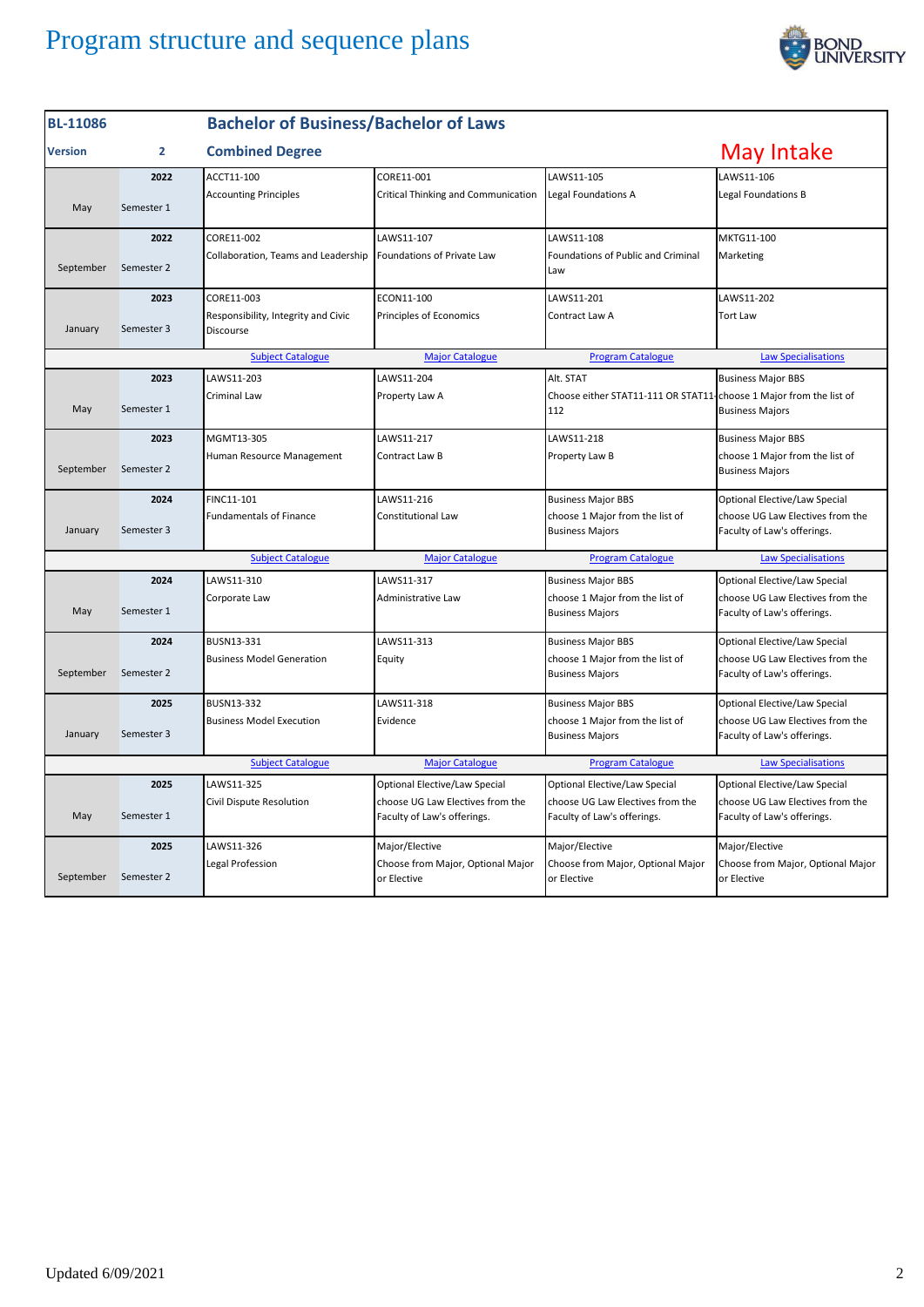

| <b>BL-11086</b> |                | <b>Bachelor of Business/Bachelor of Laws</b>     |                                                                 |                                                                           |                                                                 |
|-----------------|----------------|--------------------------------------------------|-----------------------------------------------------------------|---------------------------------------------------------------------------|-----------------------------------------------------------------|
| <b>Version</b>  | $\overline{2}$ | <b>Combined Degree</b>                           |                                                                 |                                                                           | Sep Intake                                                      |
|                 | 2022           | ACCT11-100                                       | CORE11-001                                                      | LAWS11-105                                                                | LAWS11-106                                                      |
| September       | Semester 1     | <b>Accounting Principles</b>                     | Critical Thinking and Communication                             | Legal Foundations A                                                       | Legal Foundations B                                             |
|                 | 2023           | CORE11-002                                       | LAWS11-107                                                      | LAWS11-108                                                                | MKTG11-100                                                      |
| January         | Semester 2     | Collaboration, Teams and Leadership              | Foundations of Private Law                                      | Foundations of Public and Criminal<br>Law                                 | Marketing                                                       |
|                 | 2023           | CORE11-003                                       | ECON11-100                                                      | LAWS11-201                                                                | LAWS11-202                                                      |
| May             | Semester 3     | Responsibility, Integrity and Civic<br>Discourse | Principles of Economics                                         | Contract Law A                                                            | <b>Tort Law</b>                                                 |
|                 |                | <b>Subject Catalogue</b>                         | <b>Major Catalogue</b>                                          | <b>Program Catalogue</b>                                                  | <b>Law Specialisations</b>                                      |
|                 | 2023           | LAWS11-203                                       | LAWS11-204                                                      | Alt. STAT                                                                 | <b>Business Major BBS</b>                                       |
| September       | Semester 1     | Criminal Law                                     | Property Law A                                                  | Choose either STAT11-111 OR STAT11-choose 1 Major from the list of<br>112 | <b>Business Majors</b>                                          |
|                 | 2024           | MGMT13-305                                       | LAWS11-217                                                      | LAWS11-218                                                                | <b>Business Major BBS</b>                                       |
| January         | Semester 2     | Human Resource Management                        | Contract Law B                                                  | Property Law B                                                            | choose 1 Major from the list of<br><b>Business Majors</b>       |
|                 | 2024           | FINC11-101                                       | LAWS11-216                                                      | <b>Business Major BBS</b>                                                 | Optional Elective/Law Special                                   |
| May             | Semester 3     | <b>Fundamentals of Finance</b>                   | Constitutional Law                                              | choose 1 Major from the list of<br><b>Business Majors</b>                 | choose UG Law Electives from the<br>Faculty of Law's offerings. |
|                 |                | <b>Subject Catalogue</b>                         | <b>Major Catalogue</b>                                          | <b>Program Catalogue</b>                                                  | <b>Law Specialisations</b>                                      |
|                 | 2024           | LAWS11-310                                       | LAWS11-317                                                      | <b>Business Major BBS</b>                                                 | Optional Elective/Law Special                                   |
| September       | Semester 1     | Corporate Law                                    | Administrative Law                                              | choose 1 Major from the list of<br><b>Business Majors</b>                 | choose UG Law Electives from the<br>Faculty of Law's offerings. |
|                 | 2025           | BUSN13-331                                       | LAWS11-313                                                      | <b>Business Major BBS</b>                                                 | Optional Elective/Law Special                                   |
| January         | Semester 2     | <b>Business Model Generation</b>                 | Equity                                                          | choose 1 Major from the list of<br><b>Business Majors</b>                 | choose UG Law Electives from the<br>Faculty of Law's offerings. |
|                 | 2025           | BUSN13-332                                       | LAWS11-318                                                      | <b>Business Major BBS</b>                                                 | Optional Elective/Law Special                                   |
| May             | Semester 3     | <b>Business Model Execution</b>                  | Evidence                                                        | choose 1 Major from the list of<br><b>Business Majors</b>                 | choose UG Law Electives from the<br>Faculty of Law's offerings. |
|                 |                | <b>Subject Catalogue</b>                         | <b>Major Catalogue</b>                                          | <b>Program Catalogue</b>                                                  | <b>Law Specialisations</b>                                      |
|                 | 2025           | LAWS11-325                                       | <b>Optional Elective/Law Special</b>                            | Optional Elective/Law Special                                             | Optional Elective/Law Special                                   |
| September       | Semester 1     | Civil Dispute Resolution                         | choose UG Law Electives from the<br>Faculty of Law's offerings. | choose UG Law Electives from the<br>Faculty of Law's offerings.           | choose UG Law Electives from the<br>Faculty of Law's offerings. |
|                 | 2026           | LAWS11-326                                       | Major/Elective                                                  | Major/Elective                                                            | Major/Elective                                                  |
| January         | Semester 2     | Legal Profession                                 | Choose from Major, Optional Major<br>or Elective                | Choose from Major, Optional Major<br>or Elective                          | Choose from Major, Optional Major<br>or Elective                |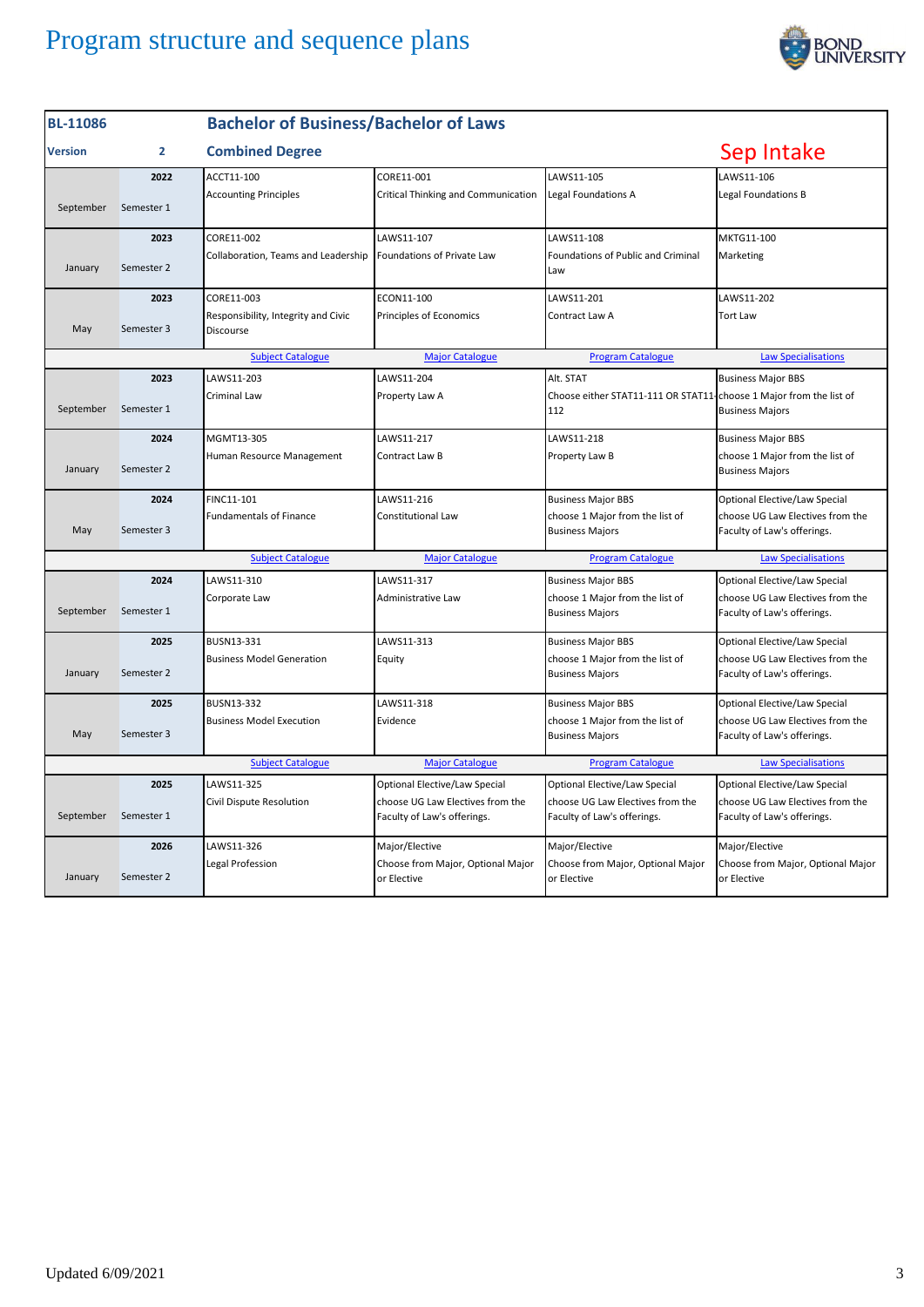

### **GENERAL INFORMATION**

**You are registered into Beyond Bond which is a practical, activity-based program that extends across the duration of all undergraduate degrees. You are registered in the Bond Business Mentoring Program designed for all new undergraduate students; please be advised the first scheduled gathering is in the Bond Business School orientation, If you require further information please email businessmentoring@bond.edu.au**

#### **PROGRAM INFORMATION**

**Students may choose to complete an optional Law Major in Climate Law (60cp).** 

**To be eligable for the Climate Law Major, students must complete six elective subjects from the Climate Major options accross their General and Law Electives.**

**Students may choose to complete an optional Law Specialisation (40cp) in one of the following areas:**

**• Canadian Law and Practice • Climate Law • Contemporary Legal Issues • Corporate and Commercial Law • International and Comparative Law • Legal Innovation and Technology • Legal Practice**

**To be eligible for a Law Specialisation, students must complete a minimum of four Law Electives (40 credit points) within one of the above areas. Eligible students will receive a Specialisation Certificate at the completion of their Law program.**

**Bachelor of Laws with Honours - Please see eligibility requirements for achieving Honours (\*\*including the completion of LAWS13-569 Legal Research Project as an elective) on the Law Honours / Distinction information webpage.**

### **SUBJECT INFORMATION**

**You must complete one of the following Business majors.** 

**• Entrepreneurship and Innovation • International Business • Management • Marketing • Marketing Communication • Tourism Management**

**Students must choose Three (3) General elective subjects.**

**General elective – A subject that may be chosen from any subject on offer across the University provided requisites, enrolment restrictions and any other faculty requirements have been met.**